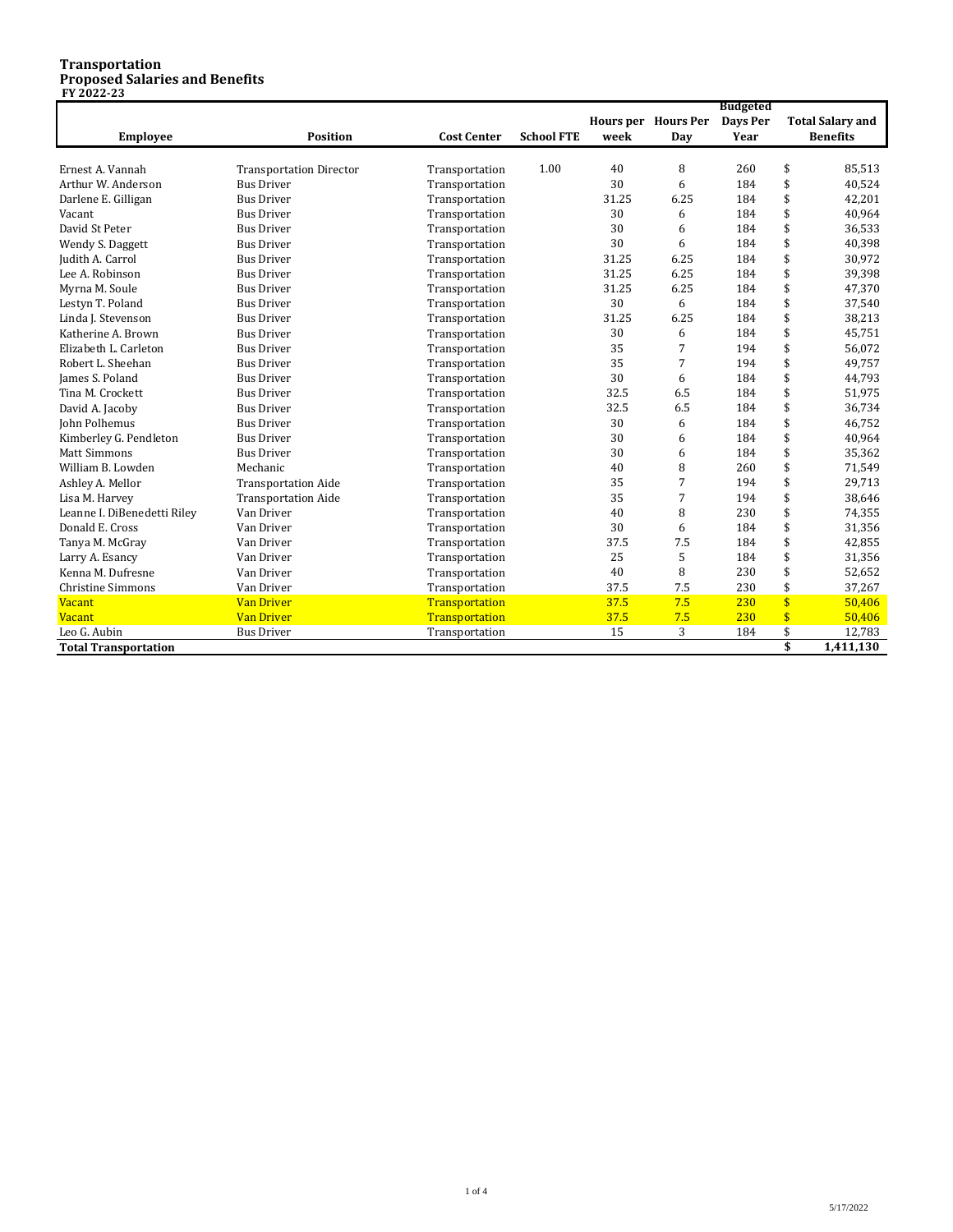#### **Transportation Proposed Budget Summary FY 2022-2023**

|                                                                   |                         | 2022-23 Proposed Budget |               |           |
|-------------------------------------------------------------------|-------------------------|-------------------------|---------------|-----------|
|                                                                   | 2021-22                 | <b>Dollars</b>          | <b>Dollar</b> | Percent   |
| <b>Account Number / Description</b>                               | <b>Budget</b>           |                         | Change        | Change    |
|                                                                   |                         |                         |               |           |
| 2700 Student Transportation-District-Wide                         |                         |                         |               |           |
| 1000-0000-2700-51180-900 Regular Employee Salary                  | \$747,115               | \$739,367               | (\$7,748)     | $-1.04%$  |
| 1000-0000-2700-51230-900 Substitutes                              | \$15,000                | \$15,000                | \$0           | 0.00%     |
| 1000-0000-2700-52030-900 Benefits                                 | \$1,200                 | \$1,200                 | \$0           | 0.00%     |
| 1000-0000-2700-52080-900 Regular Employee Benefits                | \$469,847               | \$410,778               | (\$59,069)    | $-12.57%$ |
| 1000-0000-2700-53300-900 Employee Training and Development        | \$1,295                 | \$1,295                 | \$0           | 0.00%     |
| 1000-0000-2700-53400-900 Contracted Services                      | \$10,722                | \$13,082                | \$2,360       | 22.01%    |
| 1000-0000-2700-54300-900 Purchased Repair and Maintenance         | \$30,810                | \$31,110                | \$300         | 0.97%     |
| 1000-0000-2700-54450-900 Bus Garage Lease                         | \$30,000                | \$42,000                | \$12,000      | 40.00%    |
| 1000-0000-2700-55190-900 In District Contract Transportation      | \$32,248                | \$15,535                | (\$16,713)    | $-51.83%$ |
| 1000-0000-2700-55200-900 Liability Insurance                      | \$25,000                | \$25,000                | \$0           | 0.00%     |
| 1000-0000-2700-55300-900 Communication - Radio                    | \$3,300                 | \$3,300                 | \$0           | $0.00\%$  |
| 1000-0000-2700-55320-900 Communication - Telephone                | \$2,400                 | \$2,640                 | \$240         | 10.00%    |
| 1000-0000-2700-55800-900 Travel Reimbursement                     | \$2,000                 | \$2,060                 | \$60          | 3.00%     |
| 1000-0000-2700-56000-900 General Supplies                         | \$145,000               | \$145,000               | \$0           | 0.00%     |
| 1000-0000-2700-56220-900 Energy - Electricity                     | \$5,000                 | \$6,500                 | \$1,500       | 30.00%    |
| 1000-0000-2700-56230-900 Energy - Propane                         | \$4,000                 | \$5,200                 | \$1,200       | 30.00%    |
| 1000-0000-2700-56260-900 Energy - Fuel                            | \$140,656               | \$182,853               | \$42,197      | 30.00%    |
| 1000-0000-2700-57300-900 Equipment                                | \$2,500                 | \$2,500                 | \$0           | 0.00%     |
| 1000-0000-2700-57360-900 Student Transportation Vehicles          | \$43,867                | \$43,867                | \$0           | 0.00%     |
| 1000-0000-2700-58100-900 Dues and Fees - Memberships              | \$415                   | \$415                   | \$0           | 0.00%     |
|                                                                   |                         |                         |               |           |
| 1000-0000-2700-58310-900 Principal Cost Bus Loan                  | \$179,668               | \$179,668               | (\$0)         | 0.00%     |
| 1000-0000-2700-58320-900 Interest Cost Bus Loan                   | \$7,000                 | \$7,000                 | \$0           | 0.00%     |
| <b>TOTAL 2700 Student Transportation</b>                          | $\overline{$1,899,042}$ | \$1,875,369             | ( \$23,674]   | $-1.25%$  |
|                                                                   |                         |                         |               |           |
| 2750 Transportation - Out of District                             |                         |                         |               |           |
| 1000-0000-2750-51180-900 Regular Employee Salary                  | \$144,415               | \$170,813               | \$26,398      | 18.28%    |
| 1000-0000-2750-52080-900 Regular Employee Benefits                | \$43,880                | \$76,061                | \$32,180      | 73.34%    |
| 1000-0000-2750-55190-900 Out of District Transportation Purchased | \$124,947               | \$181,206               | \$56,259      | 100.00%   |
| <b>TOTAL 2750 Transportation - Out of District</b>                | \$313,242               | \$428,080               | \$114,838     | 36.66%    |
|                                                                   |                         |                         |               |           |
| <b>2760 Vocational Transportation</b>                             |                         |                         |               |           |
| 1000-0000-2760-51180-900 Regular Employee Salary                  | \$10,791                | \$11,150                | \$359         | 3.32%     |
| 1000-0000-2760-52080-900 Regular Employee Benefits                | \$1,786                 | \$1,633                 | (\$152)       | $-8.54%$  |
| <b>TOTAL 2760 Vocational Transportation</b>                       | \$12,577                | \$12,783                | \$206         | 1.64%     |
|                                                                   |                         |                         |               |           |
| <b>2770 Homeless Transportation</b>                               |                         |                         |               |           |
| 1000-0000-2770-51180-900 Regular Employee Salary                  | \$7,500                 | \$7,500                 | \$0           | 0.00%     |
| 1000-0000-2770-52080-900 Regular Employee Benefits                | \$700                   | \$700                   | \$0           | 0.00%     |
| 1000-0000-2770-55140-900 Purchased Transportation                 | \$15,100                | \$15,100                | \$0           | 0.00%     |
| 1000-0000-2770-56260-900 Energy - Fuel                            | \$100                   | \$100                   | \$0           | 0.00%     |
| <b>TOTAL 2770 Homeless Transportation</b>                         | \$23,400                | \$23,400                | \$0           | $0.00\%$  |
|                                                                   |                         |                         |               |           |
| <b>Total Cost Center-based costs</b>                              | \$520,493               | \$607,896               | \$87,403      | 16.79%    |
| <b>Total District-based costs</b>                                 | \$1,727,769             | \$1,731,736             | \$3,968       | 0.23%     |
| <b>TOTAL 1000 General Fund</b>                                    | \$2,248,262             | \$2,339,632             | \$91,370      | 4.06%     |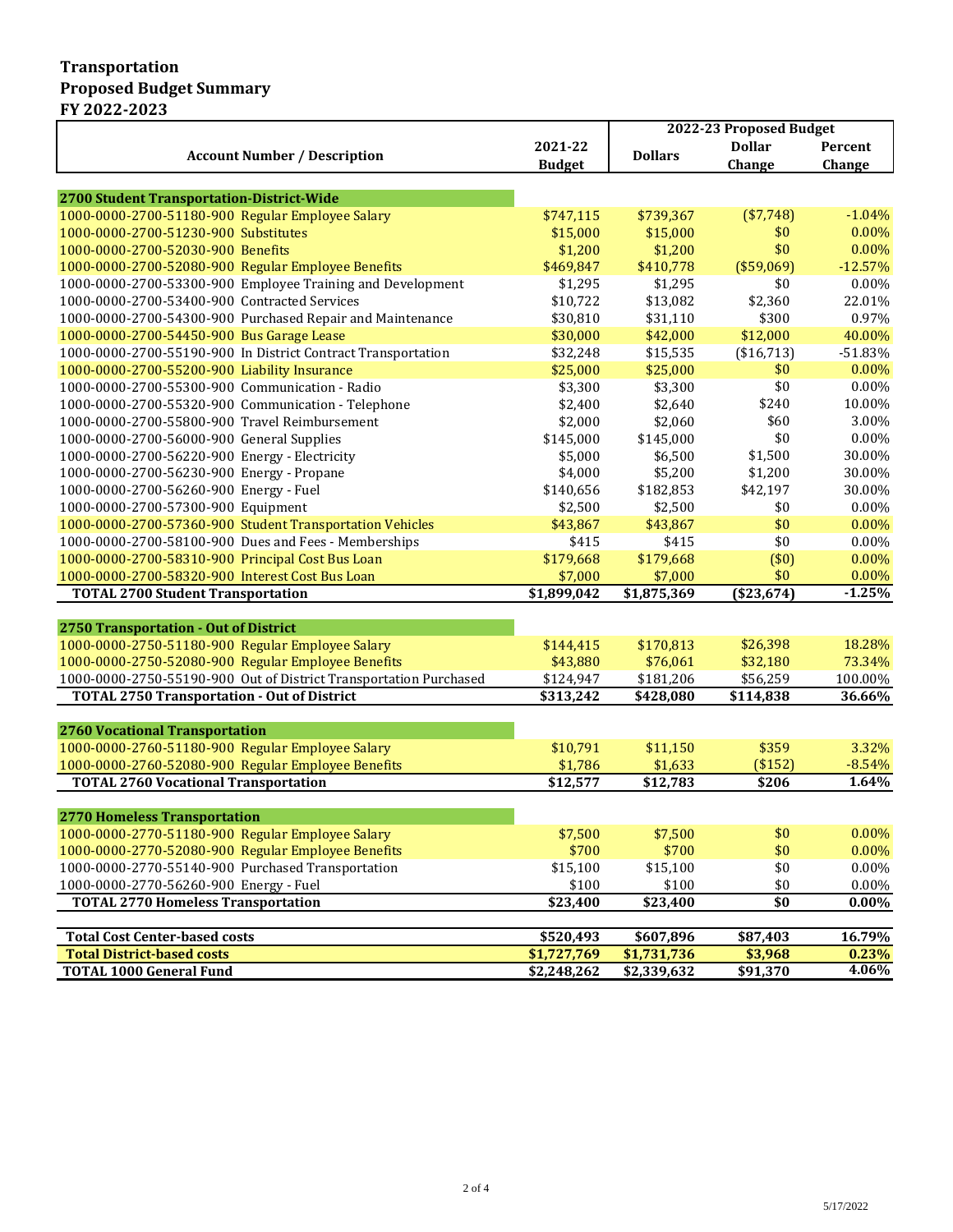## **Transportation Proposed Budget Detail**

### **FY 2022-2023**

| <b>Account Number</b>                                        | <b>Item Description</b>                      | Qty                     | <b>Total</b> |  |  |  |
|--------------------------------------------------------------|----------------------------------------------|-------------------------|--------------|--|--|--|
| 2700 Student Transportation-District-Wide                    |                                              |                         |              |  |  |  |
| 1000-0000-2700-53300-900 Employee Training and Development   |                                              |                         |              |  |  |  |
|                                                              | Drug and Alcohol Supervisor Training         | \$                      | 95           |  |  |  |
|                                                              | <b>Supervisor Training</b>                   | \$                      | 200          |  |  |  |
|                                                              | <b>MDOT Training</b>                         | \$                      | 1,000        |  |  |  |
|                                                              | <b>Total</b>                                 | \$                      | 1,295        |  |  |  |
|                                                              |                                              |                         |              |  |  |  |
|                                                              | 1000-0000-2700-53400-900 Contracted Services |                         |              |  |  |  |
|                                                              | Annual Physicals (40 @ \$85)                 | \$                      | 3,400        |  |  |  |
|                                                              | Fitness for Duty Physical (5 @ \$90)         | \$                      | 450          |  |  |  |
|                                                              | <b>Modern Pest-Pest Treatment</b>            | \$                      | 832          |  |  |  |
|                                                              | Firesafe Equipment                           | \$                      | 500          |  |  |  |
|                                                              | Pine Tree Waste                              | \$                      | 1,200        |  |  |  |
|                                                              | <b>Interstate Septic</b>                     | \$                      | 3,000        |  |  |  |
|                                                              | Ryan Benner-Sanding                          | \$                      | 2,700        |  |  |  |
|                                                              | Towing                                       | \$                      | 1,000        |  |  |  |
|                                                              | Random testing (16 @ \$75)                   | \$                      |              |  |  |  |
|                                                              | <b>Total</b>                                 | \$                      | 13,082       |  |  |  |
| 1000-0000-2700-54300-900 Purchased Repair and Maintenance    |                                              |                         |              |  |  |  |
|                                                              | Work on buses/vans performed by others -     |                         |              |  |  |  |
|                                                              | O'Connor's, Freightliner, Allegiance         | \$                      | 30,000       |  |  |  |
|                                                              | Preventative maintenance of cameras          | \$                      | 1,110        |  |  |  |
|                                                              | <b>Total</b>                                 | \$                      | 31,110       |  |  |  |
|                                                              |                                              |                         |              |  |  |  |
| 1000-0000-2700-55190-900 In District Contract Transportation |                                              |                         |              |  |  |  |
|                                                              | HE                                           | \$                      | 5,835        |  |  |  |
|                                                              | Taxi                                         | \$                      | 2,000        |  |  |  |
|                                                              | JW - 22 pays @ \$350                         | \$                      | 7,700        |  |  |  |
|                                                              | <b>Total</b>                                 | \$                      | 15,535       |  |  |  |
| 1000-0000-2700-55300-900 Communication - Radio               |                                              |                         |              |  |  |  |
|                                                              | Quarterly payments                           | \$                      | 3,300        |  |  |  |
|                                                              | <b>Total</b>                                 | \$                      | 3,300        |  |  |  |
|                                                              |                                              |                         |              |  |  |  |
| 1000-0000-2700-55320-900 Communication - Telephone           |                                              |                         |              |  |  |  |
|                                                              | Land line                                    | \$                      | 2,640        |  |  |  |
|                                                              | <b>Total</b>                                 | $\overline{\mathbf{s}}$ | 2,640        |  |  |  |
|                                                              |                                              |                         |              |  |  |  |
| 1000-0000-2700-55800-900 Travel Reimbursement                |                                              |                         |              |  |  |  |
|                                                              | Random drug test mileage                     | \$                      | 200          |  |  |  |
|                                                              | Physicals                                    | \$                      | 1,160        |  |  |  |
|                                                              | Mileage for Director                         | \$                      | 200          |  |  |  |
|                                                              | Transport buses for repairs                  | \$                      | 500          |  |  |  |
|                                                              | <b>Total</b>                                 | \$                      | 2,060        |  |  |  |
|                                                              |                                              |                         |              |  |  |  |
| 1000-0000-2700-56000-900 General Supplies                    | O'Connor                                     |                         | 26,500       |  |  |  |
|                                                              | Allegiance Trucks LLC                        | \$<br>\$                | 24,300       |  |  |  |
|                                                              | <b>NE Truck Tire</b>                         | \$                      | 18,000       |  |  |  |
|                                                              | <b>Freightliner of Maine</b>                 | \$                      | 12,000       |  |  |  |
|                                                              | <b>DEF</b>                                   | \$                      | 10,000       |  |  |  |
|                                                              | <b>Advanced Auto</b>                         | \$                      | 5,000        |  |  |  |
|                                                              | Atlantic Coast Janitorial Supply             | \$                      | 1,000        |  |  |  |